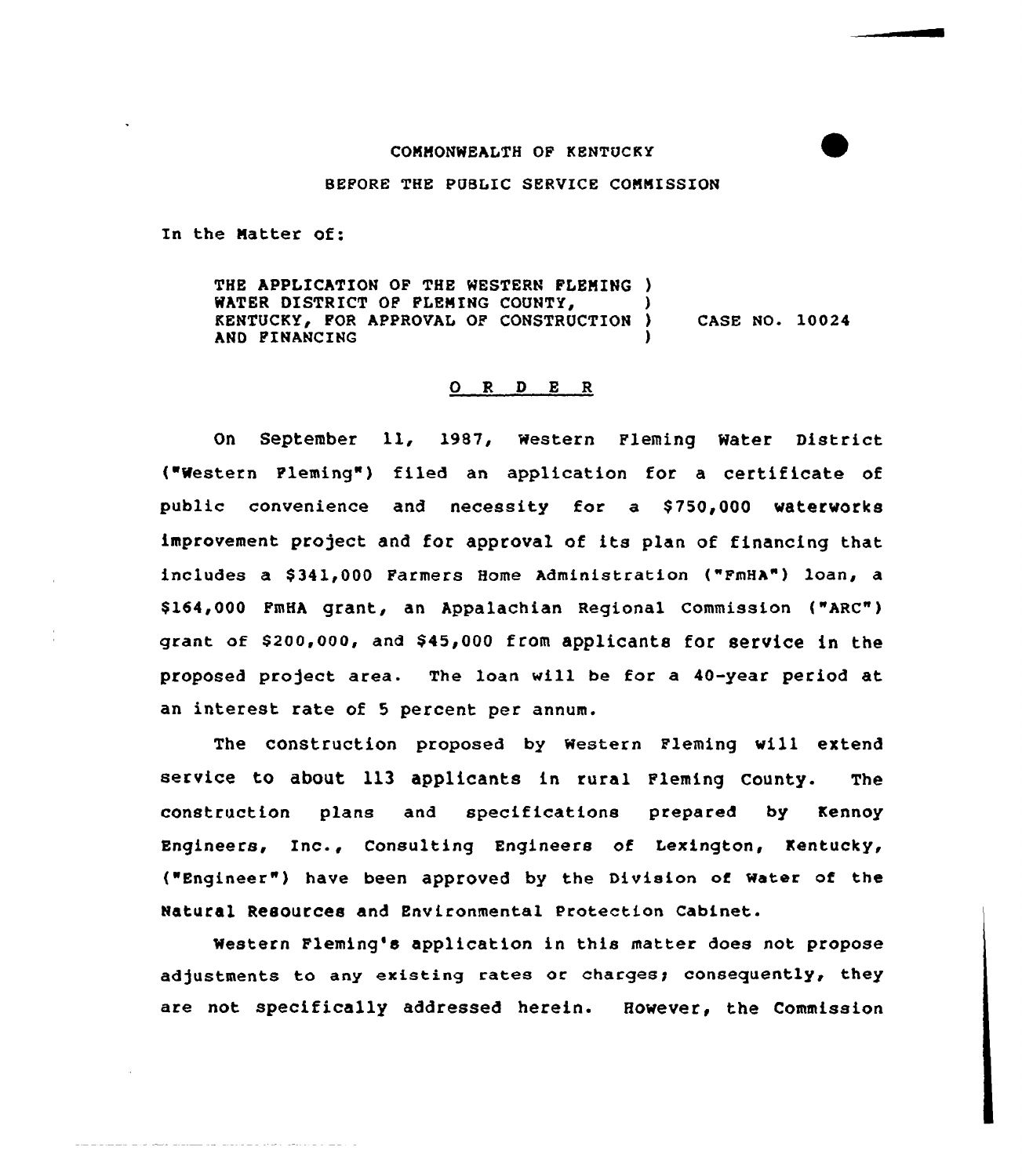notes that based on the addition of 113 new customers and Western Pleming's approved connection fee of \$250, contributions from applicants for service would be \$28,500, substantially less than the \$45,000 contribution level included in the plan of financing. western Fleming should carefully review the rates and charges currently in effect to insure that revenues will be sufficient to meet future debt service requirements.

## FINDINGS AND ORDERS

The Commission, after consideration of the application and evidence of record and being advised, is of the opinion and finds that:

l. Public convenience and necessity require that the construction proposed in the application and record be performed and that a certificate of public convenience and necessity be granted.

2. The proposed project includes the construction of 11,710 feet of 6-inch and 112,220 feet of 4-inch distribution system pipeline; 113 new service connections; a hydropneumatic pressurebooster station; creek crossings; roadway crossings; pressure reducing valves; gate valves and other appurtenances.

3. The low bids totaled 8483,367. The funding required for this work will be approximately \$645,000 including engineering design fees, legal fees, resident inspection, interest during construction and a 10 percent construction contingency. The \$750,000 funded for Western Fleming's construction will, therefore, provide excess funds for additional work to serve other applicants for water service. The contract documents (engineering

 $-2-$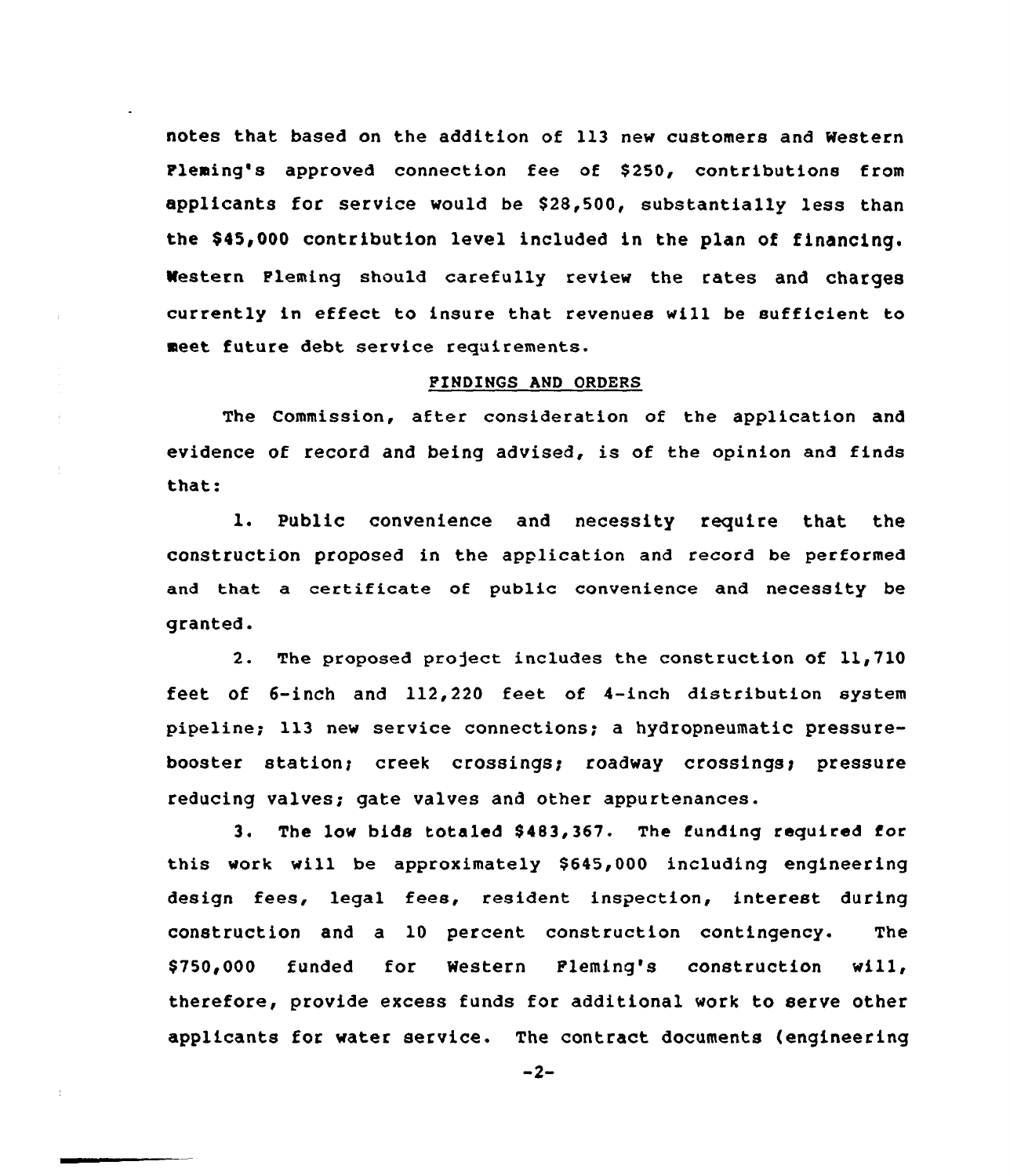plans, construction and project cost estimates, etc.) for the additional work to be accomplished by Western Fleming should be submitted for Commission approval by September 1, 1988, and Commission approval should be obtained before construction of the additional work is begun.

4. Any deviations from the construction herein approved which could adversely affect service to any customer should be done only with the prior approval of this Commission.

5. Western Fleming should furnish duly verified documentation of the total costs of this construction including all capitalized costs (engineering, legal, administrative, etc.) within 60 days of the date that construction is substantially completed. Said costs should be classified into appropriate plant accounts in accordance with Uniform System of Accounts for Water Utilities prescribed by this Commission.

6. Western Fleming's contract with its Engineer should require fulL-time resident inspection under the general supervision of a professional engineer with a Kentucky registration in civil or mechanical engineering to insure that the construction work is done in accordance with the contract plans and specifications and in conformance with the best practice of the construction trades involved in the project.

7. Western Pleming should require the Engineer to furnish a copy of the "as-built" drawings and a signed statement that the construction has been satisfactorily completed in accordance with the contract plans and specifications within 60 days of the date of substantial completion of this construction.

 $-3-$ 

والواقد وعراباته والمستحدث والمتناور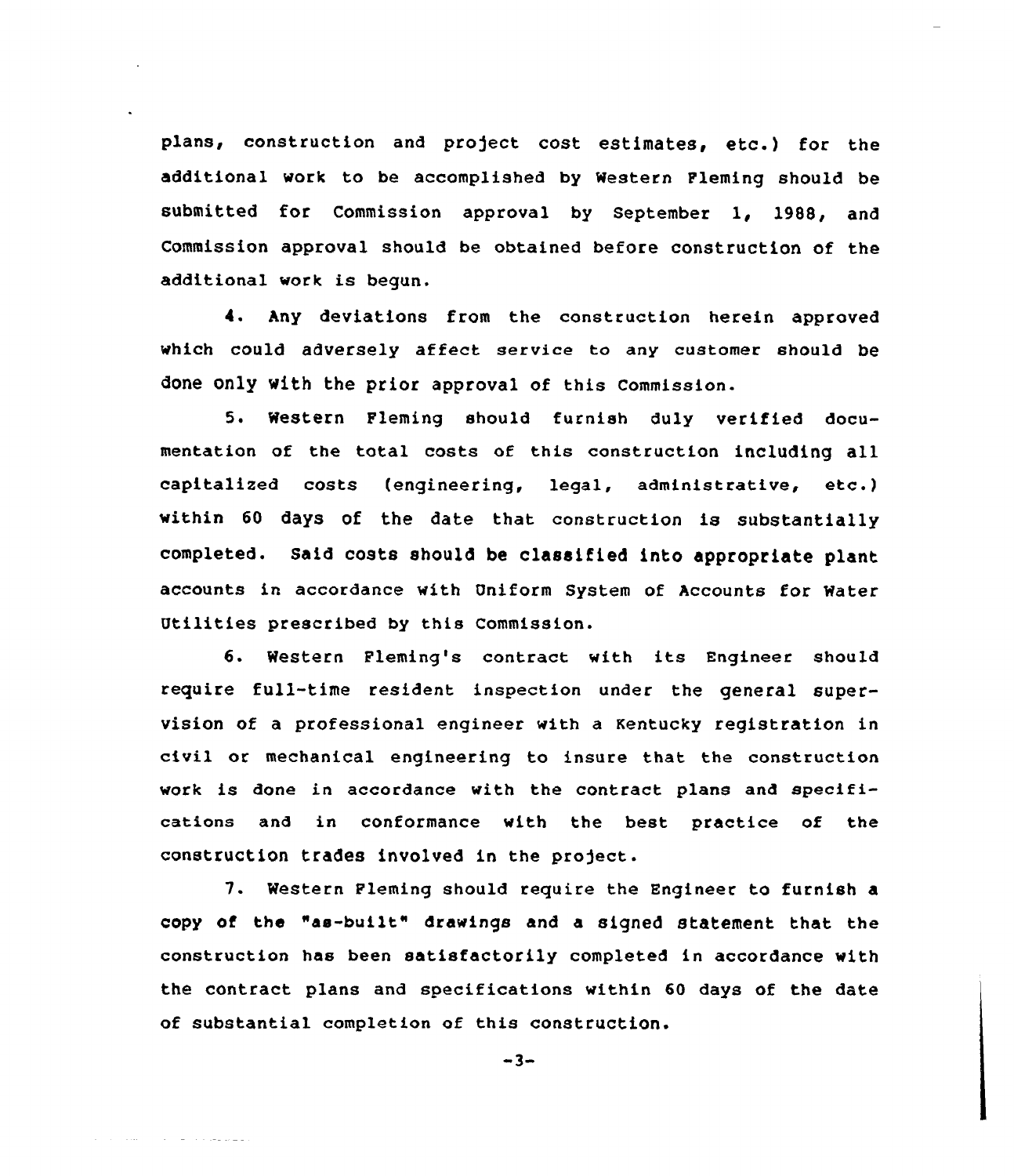8. <sup>A</sup> 5/8-inch <sup>x</sup> 3/4-inch meter should be the standard customer service meter for all new customers and should be installed at all points of service unless the customer provides sufficient justification for the installation of a larger meter.

9. The \$750,000 financing plan proposed by Western Fleming is for lawful objects within its corporate purposes, is necessary and appropriate for and consistent with the proper performance of its services to the public and will not impair its ability to perform these services, is reasonably necessary and appropriate for such purposes and should, therefore, be approved.

IT IS THEREFORE ORDERED that:

1. Western Fleming be and it hereby is granted <sup>a</sup> certificate of public convenience and necessity to proceed with the proposed construction as set forth in the plans and specifications of record herein.

2. Western Fleming's plan of financing consisting of applicant contributions, a loan from the FmHA, a grant from the FmHA, and <sup>a</sup> grant from the ARC be and it hereby is approved.

3. Western Fleming shall comply with all matters set out in Findings <sup>3</sup> through <sup>8</sup> as if the same were individually so ordered.

Nothing contained herein shall be deemed a warranty of the commonwealth of Kentucky, or any agency thereof, of the financing herein authorised.

-4-